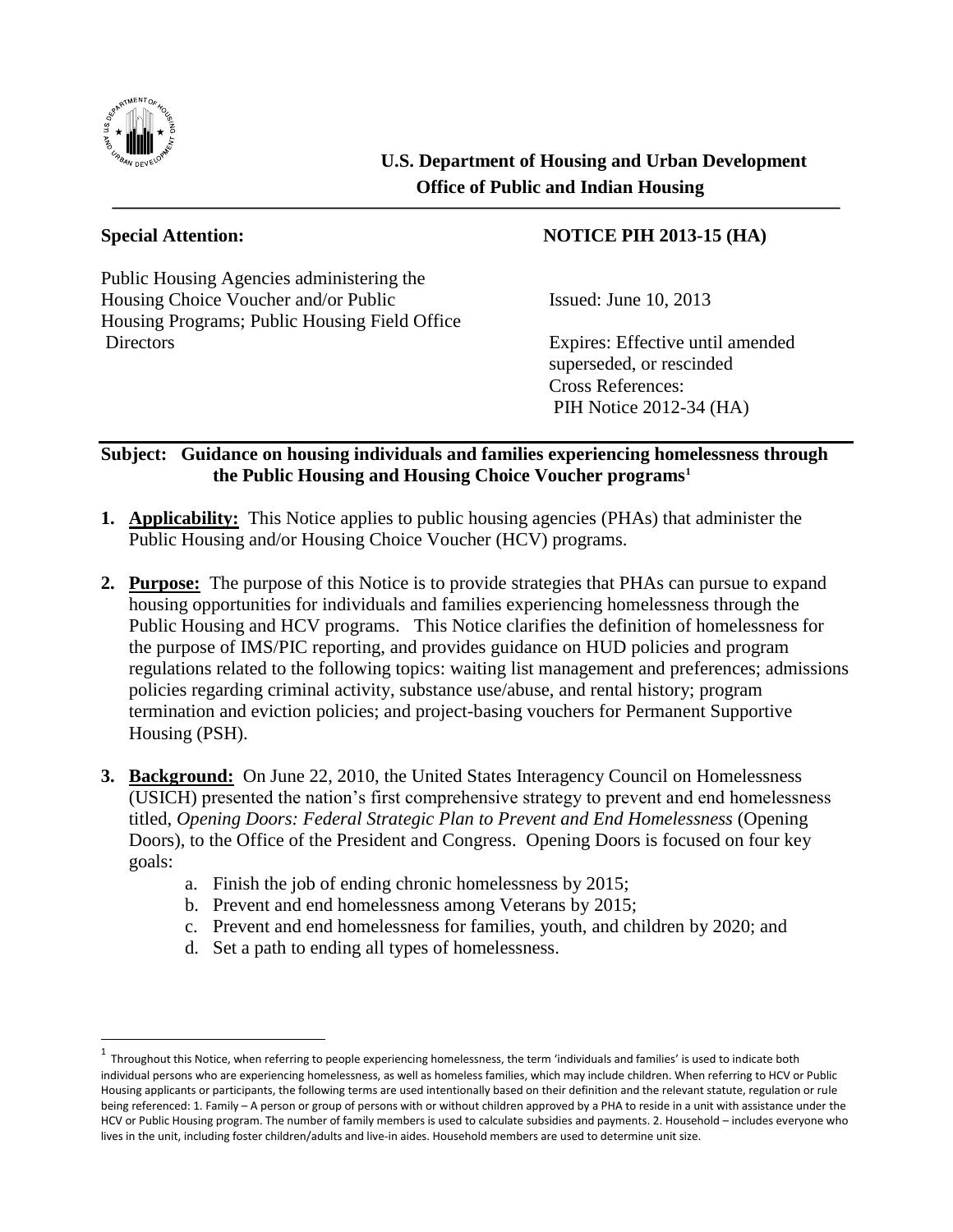The Office of Public and Indian Housing (PIH) is committed to working with our PHA partners to expand opportunities for individuals and families to access quality affordable rental homes, thereby achieving HUD's goal of utilizing housing as a platform for improving quality of life. PIH, in cooperation with the Office of Community Planning and Development (CPD) and USICH hosted two national convenings of PHAs and Continuums of Care (CoCs) titled, *Opening Doors: Expanding PHA Opportunities to House People Experiencing Homelessness*, one in Los Angeles on February 8, 2012, and the other in Washington, DC on May 24, 2012. These convenings allowed participants to: share best practices; identify barriers that PHAs encounter in meeting the needs of this population; and allow PHAs and Continuums of Care to provide feedback and ask questions of HUD.

This Notice builds on the lessons learned from the two convenings and seeks to provide guidance on issues related to serving individuals and families experiencing homelessness.

**4. Reporting Homelessness in IMS/PIC:** The HUD Form 50058 module in the IMS/PIC data system allows HUD to obtain information about participants in the Public Housing and HCV programs, including the homeless status of persons entering the program. The accuracy and reliability of this information is critical to tracking the collective progress in ending homelessness.

Based on a review of PIC reporting on 4C (homeless at admission), many PHAs are not reporting in this field accurately, or are reporting "no" for all applicants, whether homeless or not. For all new admissions, PHAs **must** determine whether an individual or family was homeless at admissions. This information **must** be reported at question 4C on HUD Form 50058. PHAs may need to verify that their IMS/PIC software is compliant with this reporting requirement. The following section provides guidance on how to determine whether an applicant is homeless at the time of admission, including questions that a PHA may ask an applicant in order to determine their homelessness status. For additional information on the Form 50058, please see the Form HUD 50058 Instruction Booklet at <http://portal.hud.gov/hudportal/documents/huddoc?id=50058i.pdf>

**5. Definition of Homeless for the Purpose of Completing Question 4C on Form 50058:** The definition of a homeless family currently provided in the Appendix of the Form HUD 50058 Instruction Booklet reflects the original McKinney-Vento Homeless Assistance Act definition. The Homeless Emergency Assistance and Rapid Transition to Housing Act of 2009 (HEARTH Act) revised the definition of homeless for HUD's homeless assistance programs, and on December 5, 2011, HUD published its final rule implementing this definition. This rule applies specifically to the Emergency Solutions Grants program, the Shelter Plus Care program, the Supportive Housing program and was incorporated into the Continuum of Care (CoC) Program interim rule, which HUD published on July 31, 2012; however, PIH is adopting only a portion of this new definition to apply to question 4C of the Form 50058 as well. While the HUD regulations maintain four categories for defining people who are homeless, the PIH definition for IMS-PIC reporting (Form 50058) is narrowed to the following two categories:

Category 1: An individual or family who *lacks a fixed, regular, and adequate nighttime residence*, meaning:

a. An individual or family with a primary nighttime residence that is a public or private place not designed for or ordinarily used as a regular sleeping accommodation for human beings, including a car, park, abandoned building, bus or train station, airport, or camping ground; *or*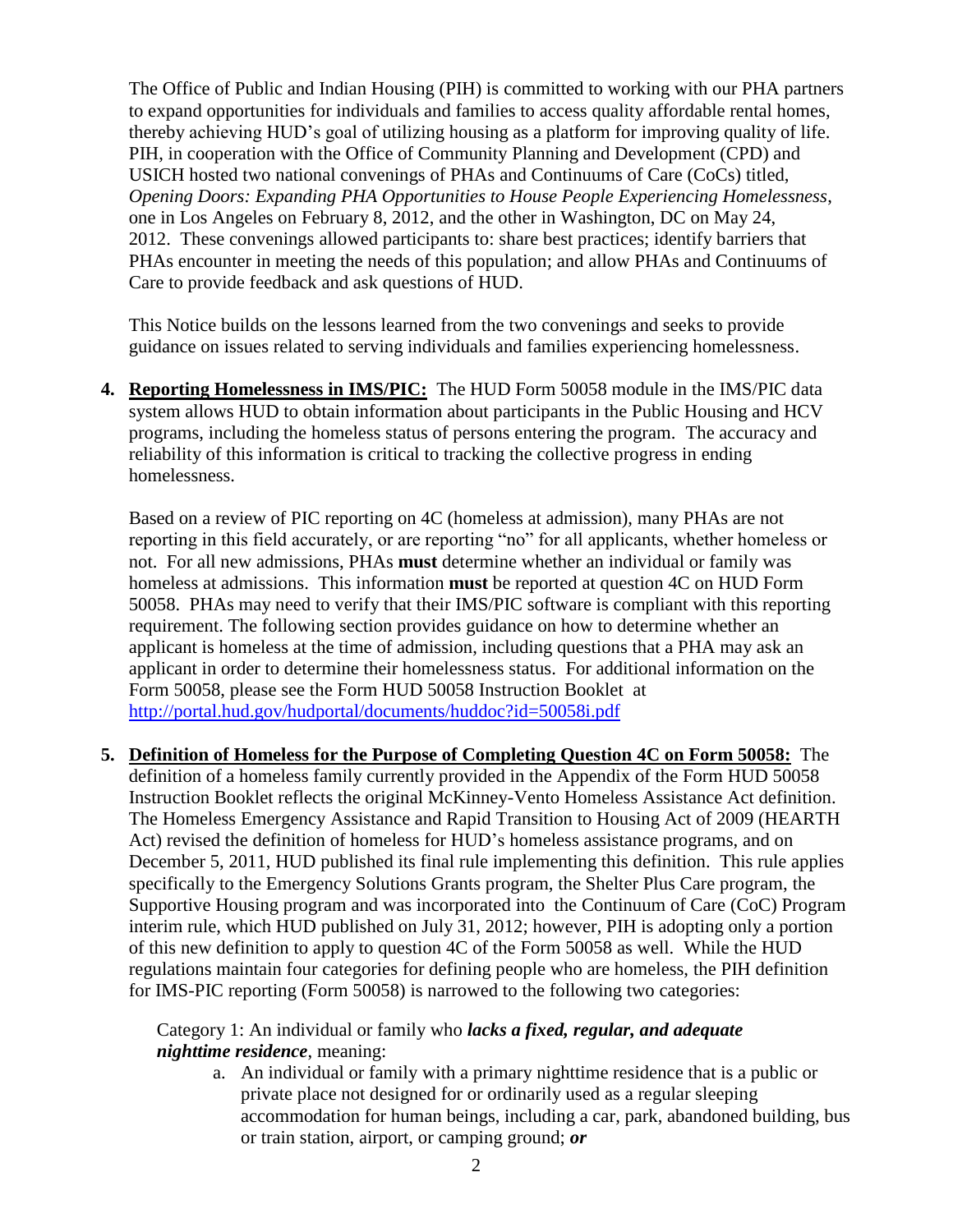- b. An individual or family living in a supervised publicly or privately operated shelter designated to provide temporary living arrangements (including congregate shelters, transitional housing, and hotels and motels paid for by charitable organizations or by federal, state, or local government programs for low- income individuals); *or*
- c. An individual who is exiting an institution where he or she resided for 90 days or less and who resided in an emergency shelter or place not meant for human habitation immediately before entering that institution;
- Category 4: Any individual or family who:
	- i. Is *fleeing, or is attempting to flee, domestic violence, dating violence, sexual assault, stalking*, or other dangerous or life-threatening conditions that relate to violence against the individual or a family member, including a child, that has either taken place within the individual's or family's primary nighttime residence or has made the individual or family afraid to return to their primary nighttime residence; *and*
	- ii. Has no other residence; *and*

 $\overline{a}$ 

iii. Lacks the resources or support networks, e.g., family, friends, and faith- based or other social networks, to obtain other permanent housing

This definition shall be effective as of this Notice, and the Form HUD 50058 Instruction Booklet will be updated accordingly. **Note:** A PHA is permitted to adopt an alternative or narrower definition of homeless for the purpose of a waiting list preference based on local need. PHA's that do this, however, will still be required to use the definition cited above for purposes of reporting homeless of new admissions on the Form HUD 50058.

In order for PHAs to accurately report a new admission's homelessness status on line 4c of the Form HUD 50058, the PHA may find the following list of questions helpful in determining the appropriate response. If the answer to any of the following questions is yes, the PHA would mark "Y" for yes in field 4C of the Form HUD 50058 (homeless at admission).

- 1. Are you currently living in a car, on the street, or another place not meant for human habitation?
- 2. Are you currently living in a an emergency shelter, transitional housing, Safe Haven<sup>2</sup>, or a hotel/motel paid for by a charitable organization or by federal, state or local government programs for low-income individuals?
- 3. Are you exiting an institution, including a hospital, substance abuse or mental health treatment facility, or jail/prison, where you stayed for 90 days or less?If so, were you living in an emergency shelter or place not meant for human habitation immediately before entering that institution?
- 4. Are you fleeing or attempting to flee domestic violence, dating violence, sexual assault, stalking, or other dangerous or life threatening conditions for you or a family member, including a child, that has either taken place within your family's primary nighttime residence or has made the you afraid to return to your primary nighttime residence? If yes, do you currently have nowhere else to live and also lack the resources or support networks,

 $2$ A Safe Haven is a form of supportive housing that serves hard-to-reach homeless persons with severe mental illness who are on the street and have been unable or unwilling to participate in housing or supportive services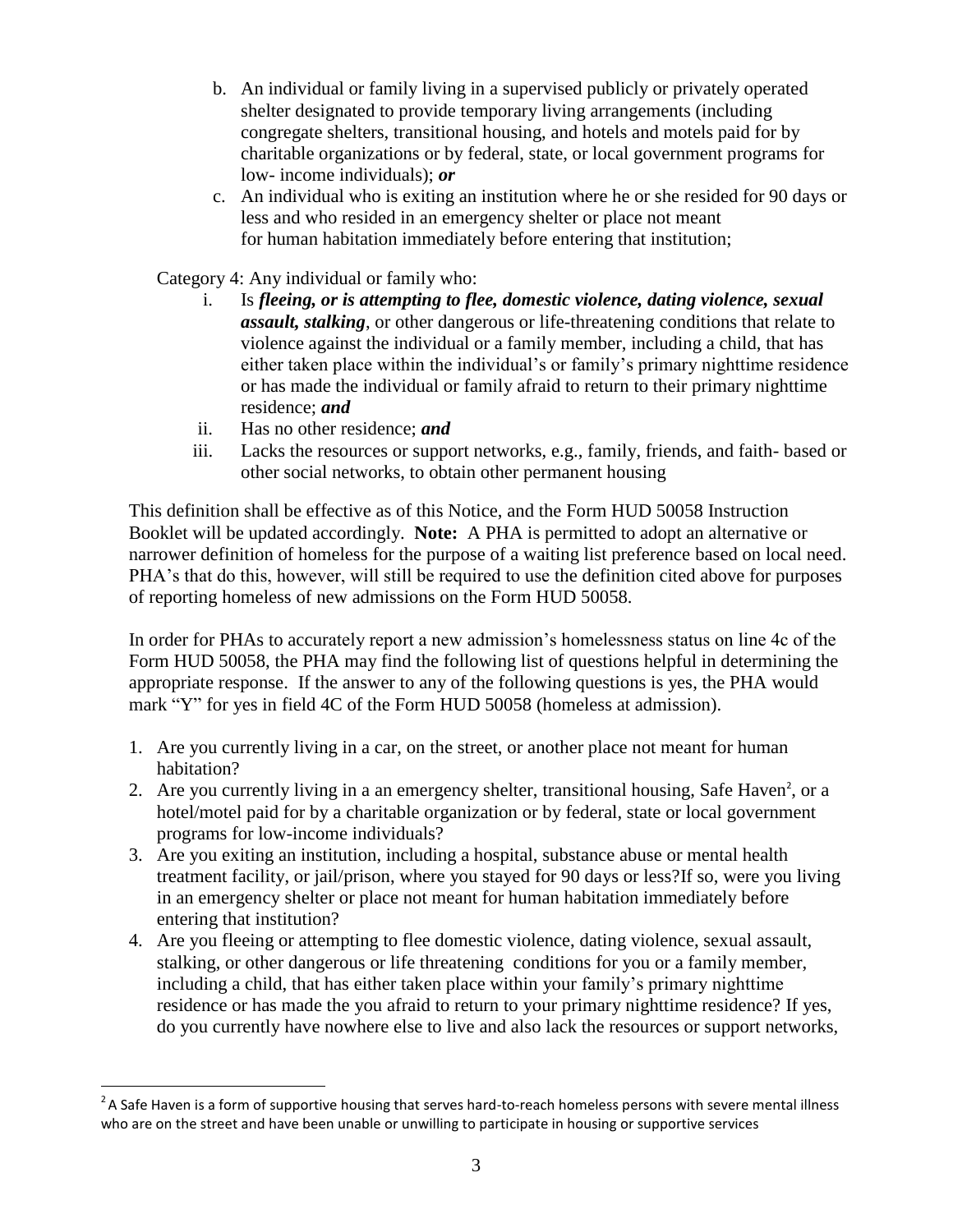including family, friends, faith-based, or other social networks, to obtain other permanent housing?

Example 1: A family that was evicted from the home they owned because they were no longer able to make the mortgage payments and is living in their car **would** qualify as homeless.

Example 2: An individual that had previously lived in an emergency shelter and was admitted to the hospital for a 5-day stay **would** qualify as homeless.

Example 3: An individual being released from prison after a 3-year incarceration **would not** qualify as homeless based on the length of incarceration.

HUD does **not** require PHAs to collect documentation or third-party verification of any kind in order to verify an applicant's homelessness status for purposes of reporting in 4C of the 50058. Verbal self-verification by the applicant that any of the above criteria are true is sufficient. However, in order to verify homelessness status for a preference, PHAs must follow the verification requirements they establish in their written policies.

**6. Waiting List Management:** PHAs' waiting lists can be a barrier to individuals and families experiencing homelessness having access to the Public Housing and HCV programs. When waiting lists are long, an individual or family who lacks stable housing and reliable contact information may not be able to be reached when they come to the top of the waiting list or when waiting lists are purged, especially if it has been months or years after the application was submitted. Also, when PHAs reopen waiting lists for short periods of time, people experiencing homelessness can be left out of the application process due to a lack of information about the opportunity to apply.

PHAs can take a variety of actions to allow homeless populations better access to their programs, including establishing a strong outreach strategy through service providers, strengthening their process for contacting applicants on their waiting list (e.g., contacting applicants via email or phone), establishing flexible intake and briefing schedules (e.g., provide a window of time for appointments), and establishing nondiscriminatory preferences in their admissions policies for persons experiencing homelessness, or a subset of such persons (e.g., chronically homeless, homeless veterans, homeless identified as most vulnerable through community-based assessment strategies, etc.). All actions taken must be in compliance with all applicable fair housing and civil rights laws. See 24 CFR 5.105(a).

**7. Homeless Admissions Preference:** A PHA's greatest tool for increasing program access for individuals and families experiencing homelessness is establishing a preference in their admissions policies. This section describes the criteria that may be considered when setting preferences based on local housing needs and priorities, as well as the process for establishing preferences.

**a) Assessing local housing needs.** A PHA's system of local preferences must be based on local housing needs and priorities by using generally accepted data sources and information obtained through the PHA Plan public comment process<sup>3</sup>. HUD encourages PHAs to work collaboratively with health care providers, social service providers,

 $\overline{a}$ 

 $3$  24 CFR 960.206(a)(1) for Public Housing and 24 CFR 982.207 (a)(2) for the HCV program.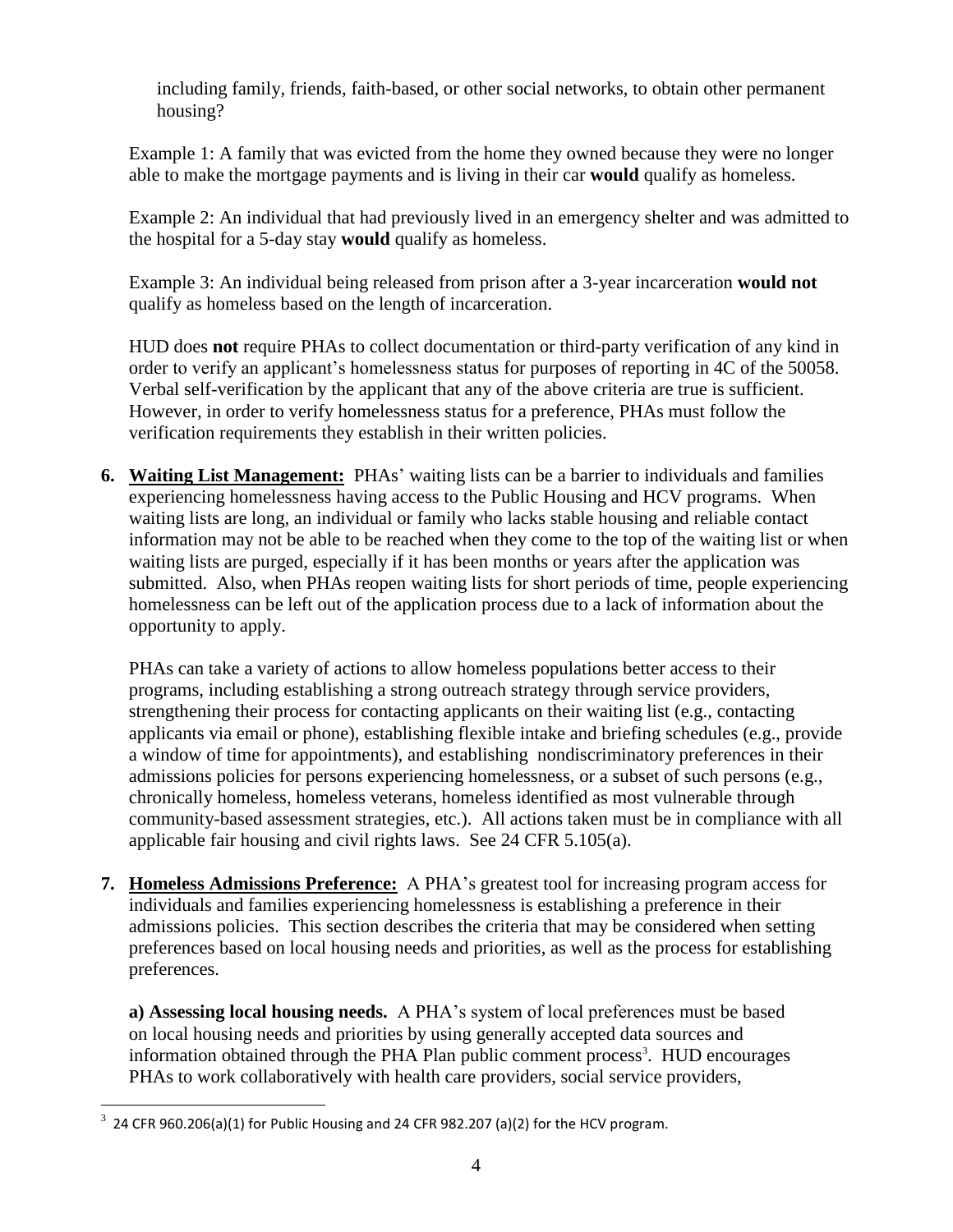homeless services providers, Continuums of Care (CoCs), and local offices of government and community organizations to establish a system of preferences based on local housing needs collectively identified by the community. HUD recommends that a PHA's local housing needs assessment specifically include people experiencing homelessness. For example, PHAs may look to their Community Plan to End Homelessness, Consolidated Plans, HIV/AIDs Housing Plan (if available) and/or data from their jurisdiction's Continuum of Care (CoC) Homeless Management Information Systems (HMIS) and Point in Time (PIT) Counts to identify whether and to what extent there is need for a homeless preference.

**b) Applying and limiting preferences.** PHAs may apply preferences for admission to the HCV, Project-based Voucher (PBV), and/or Public Housing programs, or to a particular public housing or project-based voucher development (or set number of units within a development). PHAs may limit the number of applicants that may qualify for a particular preference. PHAs must incorporate such a preference into their HCV program Administrative Plan and/or their Public Housing program Admission and Continued Occupancy Policy (ACOP). If adopting the preference constitutes a significant amendment to the PHA Plan as defined by the PHA, the PHA must comply with the amendment provisions of 24 CFR 903.21, including soliciting public comment and consulting with the resident advisory board.

**c) Opening waiting lists and public notice.** All recipients of public housing or HCV assistance must be selected from the PHA's waiting list(s). If a PHA does not have enough applicants on its waiting list who qualify for a preference, the PHA may open its waiting list strictly to people to whom the preference applies. When opening a waiting list, PHAs must give public notice. See Section 12 for more information on opening separate waiting lists for project-based voucher units.

Any public notice announcing a waiting list opening and application procedure should be simple, direct, and clear but with sufficient detail to inform applicants of the processes through which they can apply, any limitations on who may apply, and any other information the applicant may need to successfully submit the application. The notification process, as well as the preferences themselves, must also comply with HUD fair housing requirements, such as adopting suitable means to assure that the notice reaches eligible individuals with disabilities and those with limited-English proficiency. HCV program regulations require the public notice to appear in a local newspaper of general circulation, minority media, and other suitable means (24 CFR 982.206).These practices are strongly encouraged in the Public Housing program.

When trying to reach people experiencing homelessness to apply to the program(s), PHAs could consider reaching out to shelters, homeless service providers, agencies that work closely with people experiencing homelessness and homeless consumer advocacy groups to assist with advertising the opening of the waiting list, to seek referrals, and/or to provide assistance with application processes. The CoC Program interim rule requires Continuums of Care to establish and operate a centralized or coordinated assessment system that provides an initial, comprehensive assessment of the needs of individuals and families for housing and services with the intention of matching the homeless individual or family with the most appropriate resources. PHAs are strongly encouraged to participate in the coordinated assessment system that covers the PHA's geographic location in order to establish a means for referrals once the coordinated assessment has been established.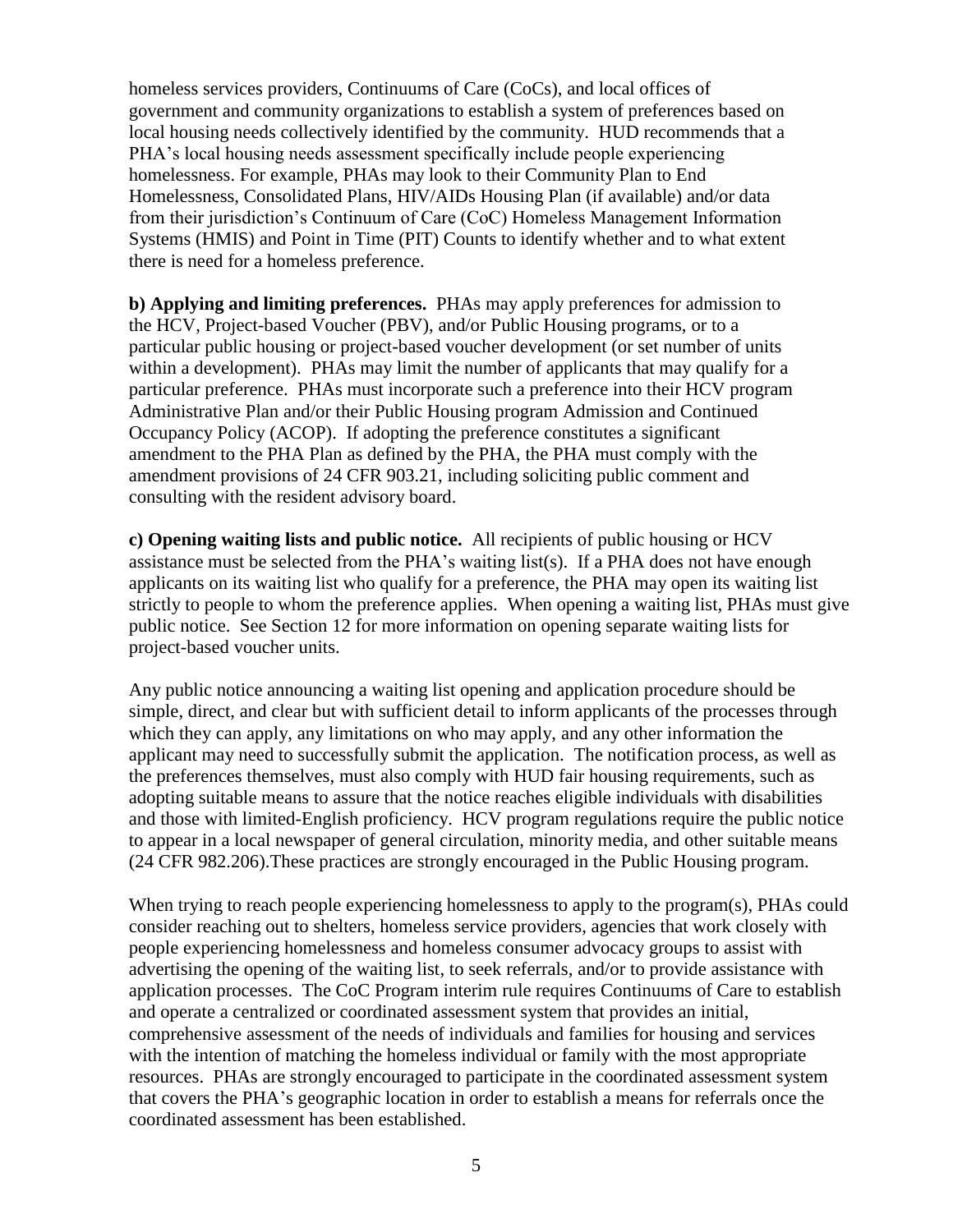Once an adequate number of persons experiencing homelessness meeting the preference have been placed on the waiting list, the PHA may choose to close the waiting list. A PHA may leave the waiting list open only for the population qualified for the preference (i.e., continue to accept applications only from applicants that qualify for the preference) , while keeping it closed for all other applicants. HUD recommends the PHAs maintain up-to-date information on the PHA's website as to whether the waiting list is open or closed, who may currently apply for assistance, and specific information regarding the application process.

**d) Identifying preference-qualified applicants currently on the waiting list.** When adopting a new preference in the Public Housing program, PHAs must offer the opportunity for current applicants on the waiting list who qualify for the preference to receive the benefit of the preference and move up on the waiting list accordingly. This practice is strongly encouraged in the HCV program. The PHA should specify on any public notice of a waiting list opening that current waiting list applicants will also be given the benefit of the preference. The notice should also include any other information new applicants and current applicants on the waiting list will need to know about how to successfully apply and establish their preference status, including any partnering agencies with whom the PHA may be working to receive referrals or determine preference eligibility. PHAs and partnering referral agencies may consider sharing waiting list data in order to cross-check for eligible applicants, if allowed under applicable program requirements and privacy laws.

**e) Limiting preferences to people referred by a partnering organization.** PHAs may create a preference or limited preference specifically for people who are referred by a partnering homeless service organization or consortia of organizations (for example, an organization that refers people transitioning out of a shelter, transitional housing program, or rapid re-housing program). The PHA may not limit the source of referrals to an agency, organization, or consortia that denies its services to members of any Federally protected class under fair housing laws, *i.e.*, race, color, religion, national origin, sex, disability, or familial status. See section 12 of this Notice for information on preferences in the PBV program.

A PHA may also have a preference for individuals and families transitioning, or "moving up," from Permanent Supportive Housing (PSH) units. These are persons that were previously homeless prior to entry into the PSH program but who no longer need that level of supportive services. While these persons would not be considered homeless for reporting purposes on the Form HUD 50058, creating such a "move up" preference will contribute significantly to the community's overall efforts to end homelessness by freeing up units for currently homeless families and individuals with disabilities who need housing combined with services.

**Example of a homeless limited preference process**: A PHA limits the number of families that qualify for a homeless preference to 100 families. The PHA administrative plan/ACOP clearly states the criteria to qualify for the preference, including any partnering service agencies from whom the PHA will be taking referrals, and whether the preference is restricted to those referrals. The PHA opens the waiting list and provides public notice, but restricts who can apply to those that meet the preference criteria. Once the PHA is serving 100 families under the preference, and one family leaves the program, the next family on the waiting list who meets the preference criteria will be served. If there is no one on the waiting list that meets the preference criteria, the PHA would issue the voucher to the next family on the waiting list. The PHA reaches out to local partners for referrals, and the waiting list is kept open (or re-opened for applicants that qualify for the preference) in order to accept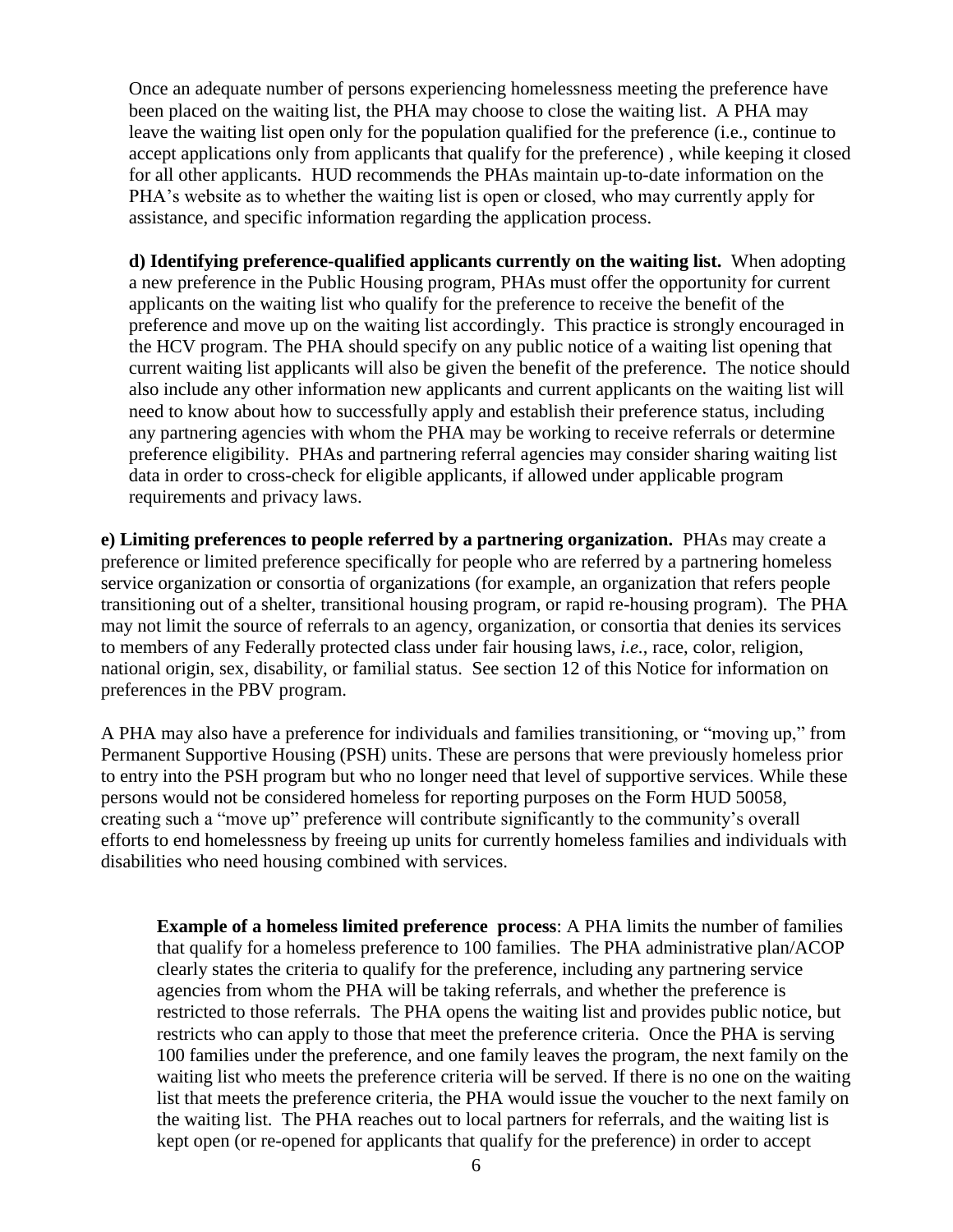these new referrals. If the PHA has not limited the preference to only people referred by certain organizations or agencies, then the PHA also accepts applications from anyone who self-identifies as qualified to meet the preference criteria.

**f) Verifying preference eligibility.** If a PHA adopts a preference or limited preference for people experiencing homelessness, or for a particular subset of this population, the PHA may require the individual or family to provide documentation to prove that they qualify for the preference, or may rely on a partnering homeless service organization (for example, the Continuum of Care designated collaborative applicant) to verify that the individual or family qualifies for the preference. When a PHA establishes a partnership for referrals from a homeless service organization, they may allow the partnering organization to verify the individual's or family's preference qualification, before the individual or family is referred to the PHA.

**g) Ensuring Fair Housing compliance.** When adopting a preference or limited preference for people experiencing homelessness, and opening the waiting list only for families and individuals that qualify for the preference, a PHA must ensure that the preference would not have the purpose or effect of excluding other eligible families from the program on the basis of race, color, national origin, religion, sex, disability, or familial status, or would have the effect of creating, increasing, or perpetuating segregation. A PHA must ensure that the adoption of a homeless preference and the opening of the waiting list, including site-based waiting lists, only to homeless families and individuals that qualify for the preference is done in a manner that is consistent with all fair housing and civil rights laws and affirmatively furthers fair housing.

**h) Residency preference.** PHAs that have a residency preference as allowed under the regulations at 24 CFR 960.206(b) and 24 CFR 982.207(b) may include in their definition of the term, "residence," shelters and other dwelling places where homeless people may be living or sleeping. PHAs may also consider the circumstances leading to a family's current dwelling place when defining residency for homeless applicants. For example, in some communities, there may be a lack of suitable shelters in the community covered by the PHA's residency preference forcing the family or individual to seek shelter in another community. If an applicant family or individual is residing in a shelter located outside of the area covered by the PHA's residency preference, the PHA may establish policies considering the applicant's previous residency and circumstances. PHAs with a residency preference may need to change their definition of residency in their Administrative Plan and ACOP for the purpose of allowing such flexibility.

For additional guidance related to waiting list administration, please see Notice PIH 2012-34 *Waiting List Administration.*

**8. Admissions Policies Regarding Criminal Activity, Substance Use/Abuse, and Rental History:** Under federal laws and HUD regulations, there are certain policies for admission to a PHA's HCV or Public Housing program which are mandatory for all PHAs, and other policies which the PHAs have authority/discretion to adopt, but are not required.

The following is a complete list of statutorily mandated prohibitions of admissions regarding criminal activity and substance use/abuse to the HCV and PH programs: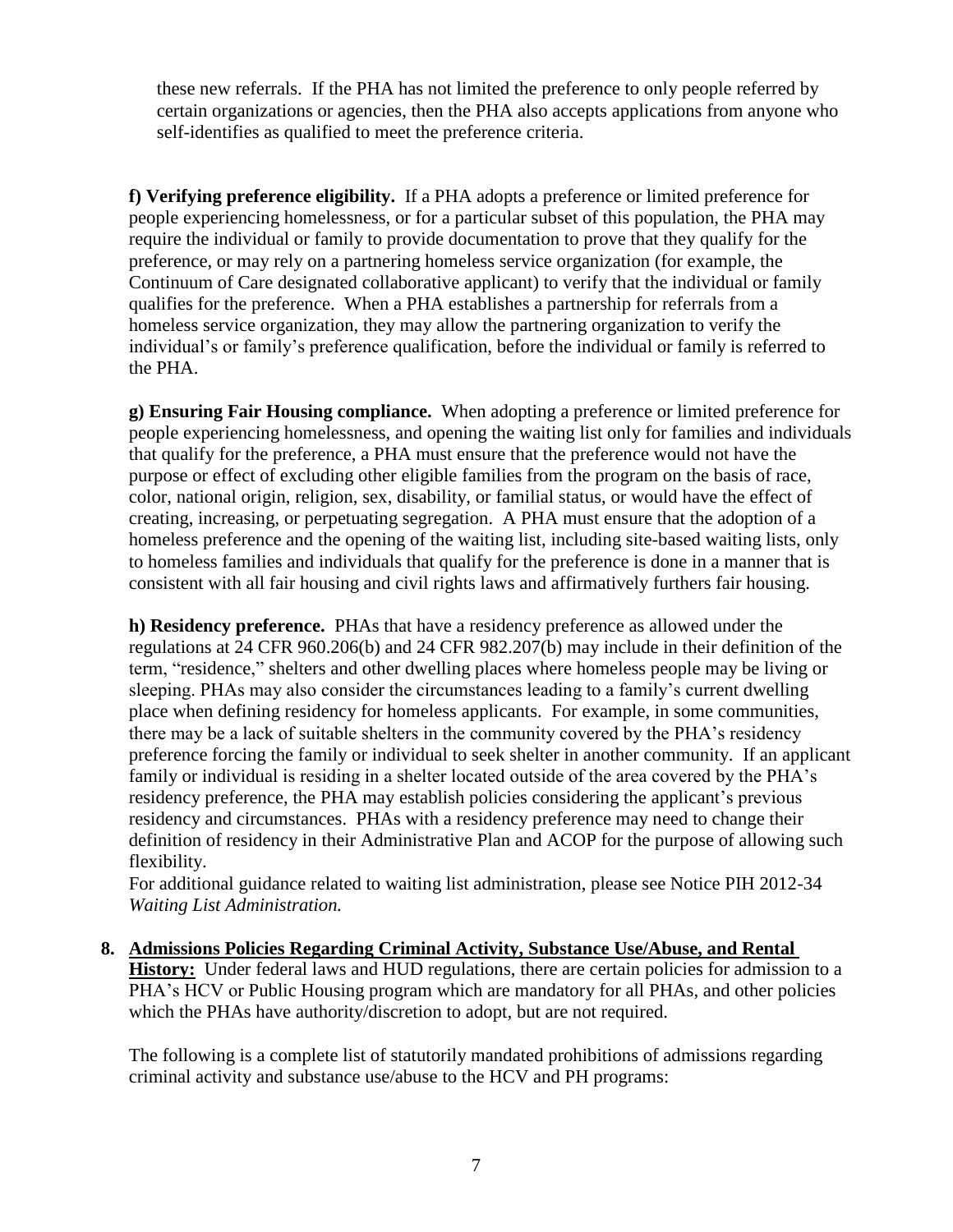- 1. *Lifetime sex offender registrant.* A PHA **must** prohibit admission for any household that includes a person subject to a lifetime registration requirement under a State sex offender registration program.<sup>4</sup>
- 2. *Methamphetamine production in federally assisted housing.* A PHA **must** prohibit admission if any household member has ever been convicted of drug-related criminal activity for manufacture or production of methamphetamine on the premises of federally assisted housing. 5
- 3. *Within 3 years of federally assisted housing eviction for drug-related crime.* A PHA **must** prohibit admission for three years from date of eviction if a household member has been evicted from federally assisted housing for drug-related criminal activity (the PHA **may** admit if the PHA determines the member successfully completed a supervised drug rehabilitation program approved by the PHA, or the circumstances leading to the eviction no longer exist). 6
- 4. *Currently engaged in illegal drug use or threatening activity.* A PHA **must** prohibit admission of households with a member who:
	- a. The PHA determines is currently engaging in illegal use of a drug, $\frac{7}{1}$  or
	- b. The PHA determines that it has reasonable cause to believe that a household member's illegal drug use, pattern of illegal drug use, abuse of alcohol, or pattern of abuse of alcohol may threaten the health, safety, or right to peaceful enjoyment of the premises by other residents.<sup>8</sup>

Where the HCV or public housing applicants' conduct or activities falls outside the scope of the statutorily mandated prohibitions, PHAs have wide discretion whether to admit or deny admissions to these individuals. Unfortunately, PHAs' discretionary admissions policies can sometimes be a barrier for vulnerable populations, including people who are homeless, to accessing the programs. For example, a PHA may have strict policies related to criminal backgrounds and previous rental housing history which can have the effect of screening out the most vulnerable people experiencing homelessness who are more likely to have past convictions, past evictions, or previous debts, due to a variety of reasons, including mental illness and substance use disorders.

In June 2011, Secretary Donovan wrote a letter to PHAs<sup>9</sup> across the country to encourage more flexible, reasonable admissions policies for people re-entering communities following incarceration. Incarceration and homelessness are highly interrelated as the difficulties in reintegrating into the community increase the risk of homelessness for released prisoners, and homelessness in turn increases the risk for subsequent re-incarceration. PHAs wishing to serve more people experiencing homelessness may consider amending their discretionary admissions policies regarding criminal activity and substance use/abuse to be more inclusive of vulnerable

 $\overline{a}$ 

 $^4$  42 U.S.C § 13663 (a); 24 CFR 982.553(a)(2)(i) for HCV, and 960.204(a)(4) for public housing

 $^5$  42 U.S.C § 1437n (f)(1); 24 CFR 982.553(a)(1)(ii)(C) for HCV, and 960.204(a)(3) for public housing

 $^6$  42 U.S.C § 13661 (a); 24 CFR 982.553(a)(1)(i) for HCV, and 960.204(a)(1) for public housing

 $^{7}$  42 U.S.C § 13661 (b)(1); 24 CFR 982.553(a)(1)(ii)(A) for HCV, and 960.204(a)(2)(i) for public housing

 $^8$ 42 U.S.C § 13661 (b)(1); 24 CFR 982.553(a)(1)(ii)(B) and 24 CFR 982.553(a)(3) for HCV; 960.204(a)(2)(ii) and 960.204(b) for public housing

<sup>&</sup>lt;sup>9</sup>http://portal.hud.gov/hudportal/documents/huddoc?id=sohudreentryltr.pdf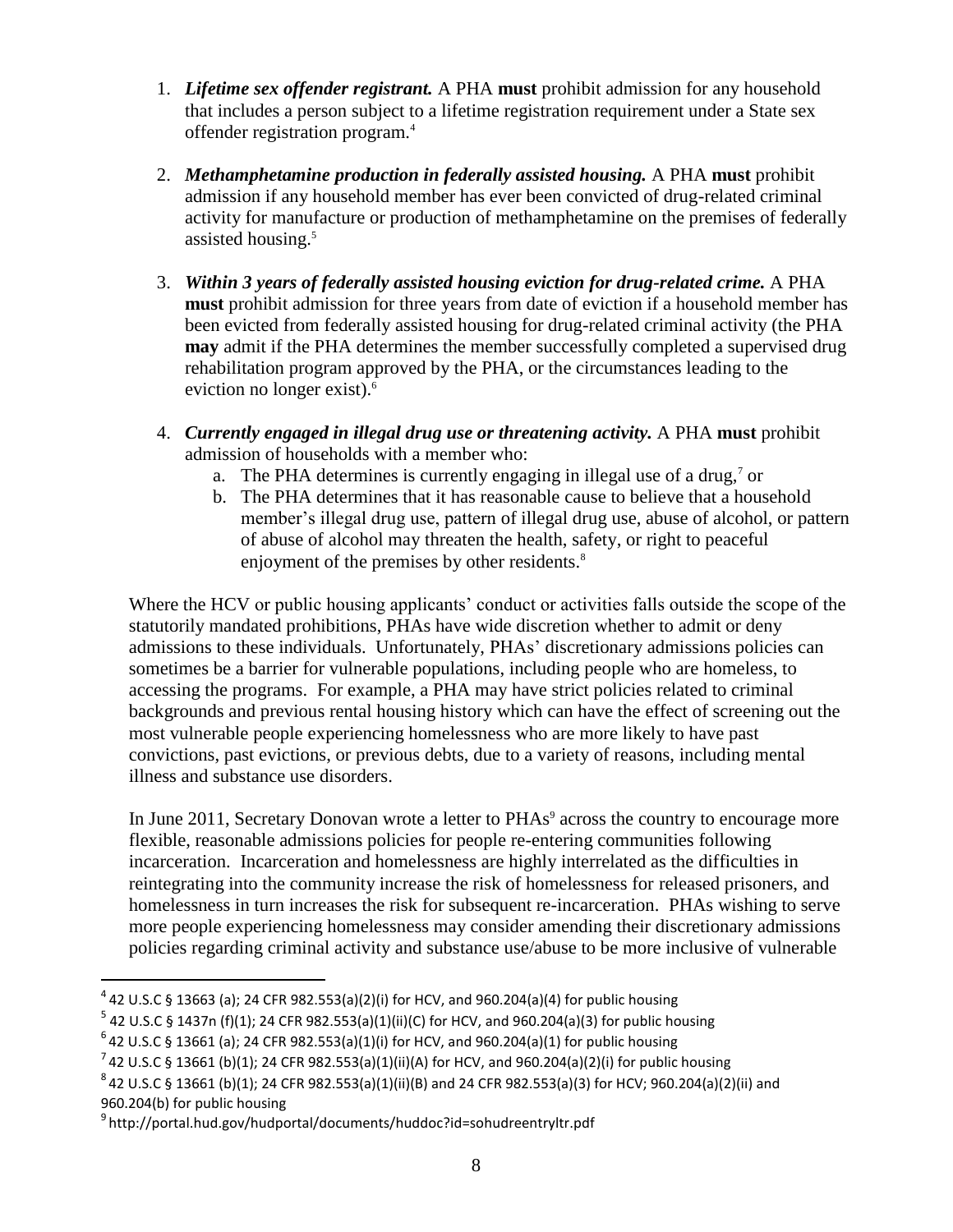populations who may have criminal backgrounds or histories of incarceration. PHAs are encouraged to establish strong partnerships with homeless service providers to ensure that those vulnerable individuals and families admitted to the program are provided the services necessary to remain stably housed and compliant with the family obligations and other requirements of the program.

A PHA wishing to serve more people experiencing homelessness may consider reviewing their discretionary admission policies to determine if any changes can be made to remove barriers. It is important to note that all discretionary admission (and program termination) policies must be applied to all applicants broadly. In other words, a PHA cannot have a certain set of admission/termination policies that apply specifically to a certain population, such as the homeless population, which are different than the admission/termination policies for all other applicants, unless there is express legal authority to do so (e.g. HUD-VASH program). Therefore, if a PHA is not comfortable or willing to revise its general discretionary policies, the PHA is strongly encouraged to consider relevant circumstances as described in Section 10 of this Notice.

**9. Program Termination and Eviction Policies:** Federal law and HUD regulations provide only limited instances where a PHA must terminate assistance or evict a family<sup>10</sup>. Outside of those limited instances, PHAs or owners may terminate program assistance or evict a family only for serious or repeated violations of material terms of the lease. Many of the policies for termination of assistance and eviction are in fact at the discretion of the PHA or owner. A PHA or owner's discretionary policies for termination of assistance and eviction for lease violations is an important consideration in the effort to prevent homelessness.

HUD encourages PHAs to review their termination and eviction policies in light of their discretionary authority. HUD recommends that PHAs work with homeless service providers to establish discretionary termination and eviction policies best suited to the community and to develop partnerships that can implement effective eviction prevention strategies.

Additionally, PHAs should be aware of protections for victims of domestic violence, dating violence, or stalking to ensure that they do not face eviction because of the lease violations of their abusers. 24 CFR 5.2005 (c) states that an incident of actual or threatened domestic violence, dating violence or stalking will not be construed as a serious or repeated violation of the lease by the victim or threatened victim of the domestic violence, dating violence, or stalking, or as good cause to terminate the tenancy or, occupancy rights of, or assistance to the victim.

As mentioned in Section 7 of this Notice, PHAs are encouraged to establish strong partnerships with healthcare, supportive services, and homeless service providers to make services available to vulnerable individuals and families admitted to the program. PHAs are also strongly encouraged to consider relevant circumstances when considering the termination or eviction of any family, as described in Section 10 of this Notice.

**10. Consideration of Circumstances Regarding Admissions and Terminations/Evictions:** As discussed in Section 7 of this notice, a PHA cannot establish separate admissions/termination

 $\overline{a}$  $10$  24 CFR 982.553(a)(2)(i), 24 CFR 982.553(b)(1)(ii) and 24 CFR.553(e) for HCV, and 24 CFR 960.204(a)(3) and 960.204(a)(4) for Public Housing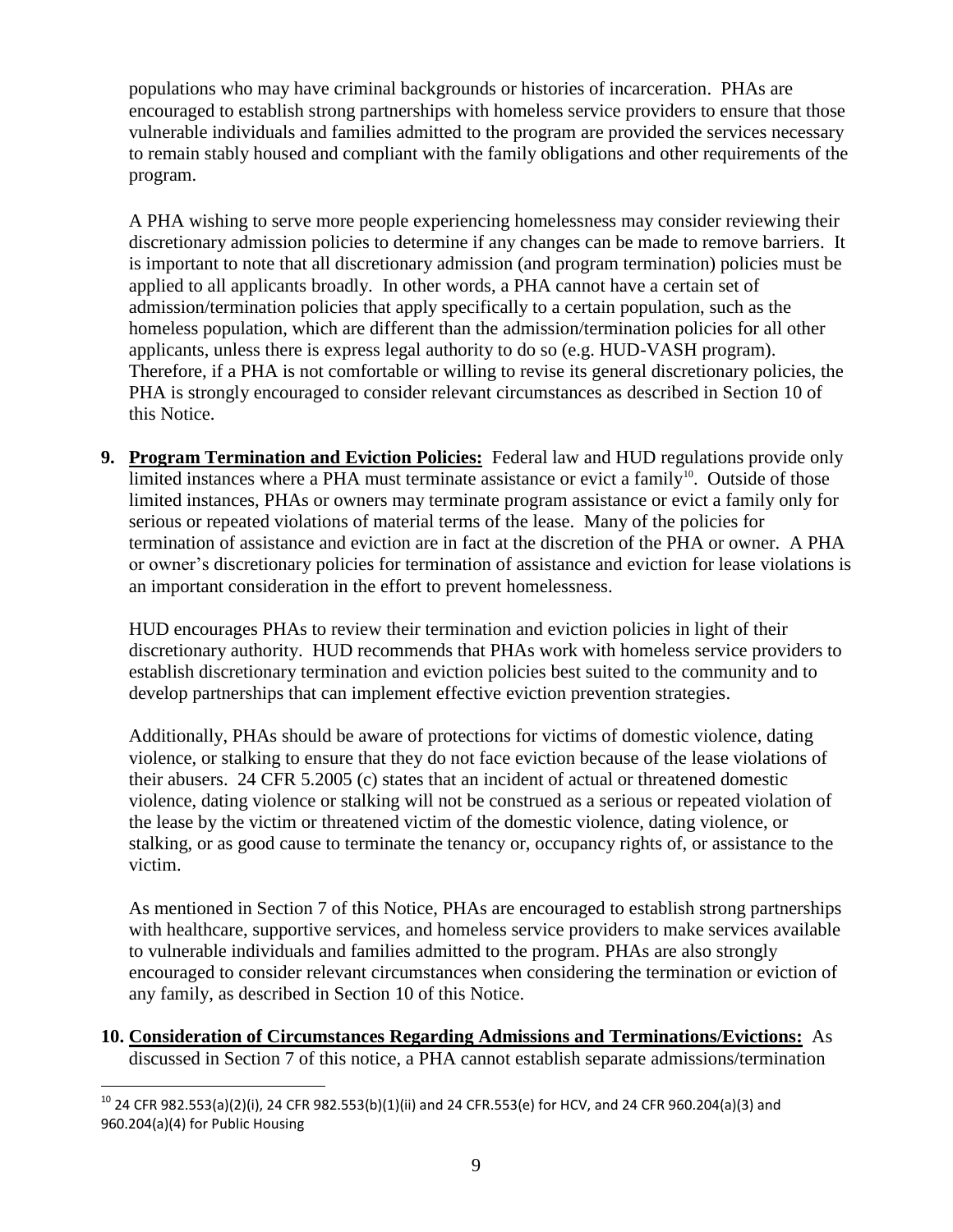policies for a certain population, such as the homeless population, which are different from the admissions/termination policies for all other applicants, unless there is express legal authority to do so (e.g. HUD-VASH program). However, the public housing regulation at 24 C.F.R. 960.203(a) (Standards for PHA tenant selection criteria) and the HCV program regulation at 24 C.F.R. 982.552(c)(2) (Consideration of circumstances) imply that **individual consideration of factors** should be a basis for a PHA's decision to deny or terminate assistance. For example, in the HCV program, in determining whether to deny admission or terminate assistance because of an action of a family member that would normally screen the family out or cause the family to lose their assistance, under the PHA's policy, the following **may** be considered:

- All relevant circumstances such as the seriousness of the case, the extent of participation or culpability of individual family members, mitigating circumstances related to the disability of a family member, and the effects of denial or termination of assistance on other family members who were not involved in the action.<sup>11</sup>
- The PHA **may** impose, as a condition of admittance or continued assistance for other family members, a requirement that family members who participated in or were culpable for the action will not reside in the unit. The PHA **may** permit the other members of a participant family to receive or continue receiving assistance.<sup>12</sup>

In public housing, in the event of receipt of unfavorable information about an applicant, consideration **must** be given to the time, nature, and extent of the applicant's conduct (including the seriousness of the offense). Consideration **may** be given to factors which might indicate a reasonable probability of favorable future conduct, including: evidence of rehabilitation, and applicant's willingness to participate in social services.<sup>13</sup>

For both the HCV and Public Housing program, in determining whether to deny admission or terminate assistance for illegal use of drugs or alcohol abuse by a household member who is no longer engaged in such behavior, the PHA **may** consider whether such household member is participating in or has successfully completed a supervised drug or alcohol rehabilitation program or has otherwise been rehabilitated successfully.<sup>14</sup>

For both the HCV and Public Housing program, if the family includes a person with disabilities, the PHA decision regarding denial of admission or termination of assistance is subject to reasonable accommodation requirements in accordance with Section 504 of the Rehabilitation Act of 1973, the Fair Housing Act, Title II of the Americans with Disabilities Act, and their implementing regulations at 24 CFR part 8, 24 CFR part 100, and 28 CFR part 35, respectively.

**11. Service Provider as a Resource in Continued Occupancy:** Service providers are important resources in ensuring housing stability, including compliance with program and family obligations and other program requirements, for homeless individuals and families newly admitted to the program.

 $\overline{a}$ 

 $11$  24 CFR 982.552(c)(2)(i) for HCV

<sup>&</sup>lt;sup>12</sup> 24 CFR 982.552(c)(2)(ii) for HCV, and 960.203(c)(3)(i) for public housing

<sup>13</sup> 24 CFR 960.203(d)

<sup>14</sup> 42 U.S.C § 13661 (b)(2); 24 CFR 982.552(c)(2)(iii)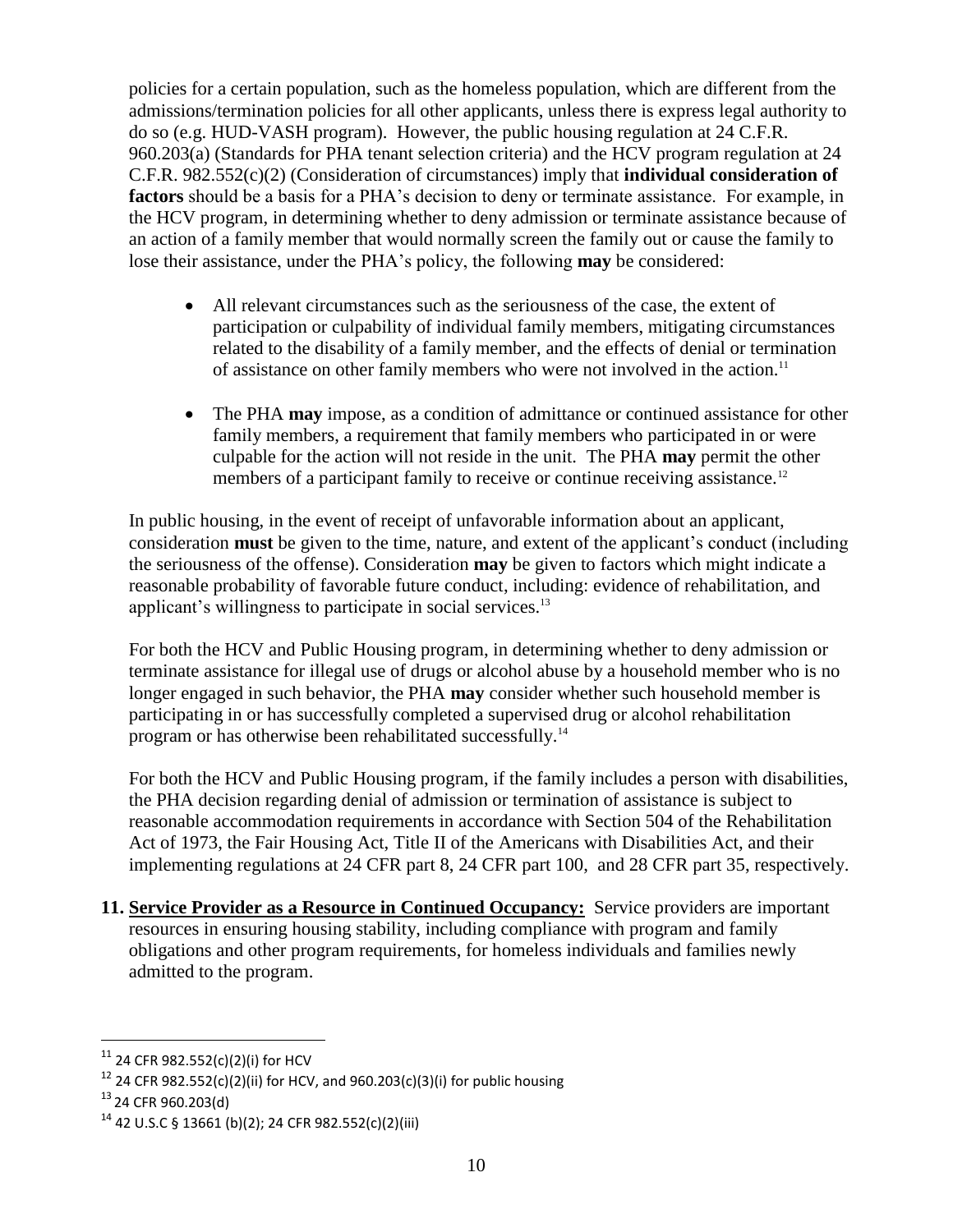PHAs may establish working relationships or consider service agreements with the service providers to provide greater access to services for tenants. The PHA may consider making available an empty office space or community space for the service provider to offer voluntary services to the residents.

**12. Project-Based Vouchers:** Under the HCV program, PHAs are allowed to project-base up to 20 percent of their budget authority. Project-based vouchers (PBVs) are a useful tool in the development of affordable housing, because the guaranteed rental income provided by the vouchers helps to finance project operating costs and secure capital investments. PBVs are also important in the development of projects that pair services for people who are formerly homeless with housing assistance. PHAs looking to increase the supply of affordable housing for people experiencing homelessness or other low-income families may consider projectbasing. PHAs interested in working with a homeless service provider to develop housing for people experiencing homelessness may also consider project-basing for this purpose.

PHAs must select applicants for PBV units from the waiting list in accordance with the policies in the PHA administrative plan. The PHA may use a separate waiting list for its PBV units, or for PBV units in individual projects or buildings, or for sets of such units. The PHA may also adopt a different set of admissions preferences for each separate waiting list. A PHA that wishes to partner with a homeless service provider to project-base vouchers may consider creating a separate waiting list for this project and adopting a preference for people who are homeless. PHAs may also adopt a preference for services offered for families with disabilities that need services at a particular project. However, such a preference is limited to those individuals and families with disabilities that significantly interfere with their ability to obtain and maintain themselves in housing; who without appropriate supportive services, will not be able to obtain or maintain themselves in housing; and for whom such services cannot be provided in a non-segregated setting. See 24 CFR 983.251(d).

If a PHA opens a site-based waiting list for PBV units, all new applicants and families or individuals currently on the PHA's tenant-based waiting list must be provided with the option to have their names placed on this list as well. As described in Notice PIH 2011-54, *Guidance on the Project-Based Voucher Program,* PHAs do not have to notify each family on the tenantbased waiting list by individual notice. A PHA could notify these applicants by the same means it would use in opening its waiting list under 24 CFR 982.206(a), including advertising through local and minority newspapers and the internet, posting at local post offices, libraries, and community center, and outreach to social service organizations, such as homeless shelters.

Normally, PHAs may not provide project-based assistance to more than 25 percent of the number of units (assisted or unassisted) in a project. See 24 CFR 983.56(a). However, a PHA that makes units in a project available specifically to elderly or families with disabilities or families receiving supportive services ("excepted units") may exceed this 25 percent cap with these excepted units only. In these circumstances a PHA may place project-based vouchers in up to 100 percent of the units in the project. For units that are excepted because they are made available to elderly or disabled families, the PHA may not require participation in any type of services as a condition of tenancy, although services may be offered. For units that are excepted because they are made available to families receiving supportive services, a PHA may not require participation in medical or disability-related services other than drug and alcohol treatment in the case of current abusers as a condition of living in an excepted unit; however, other supportive services as defined by the PHA, including Family Self